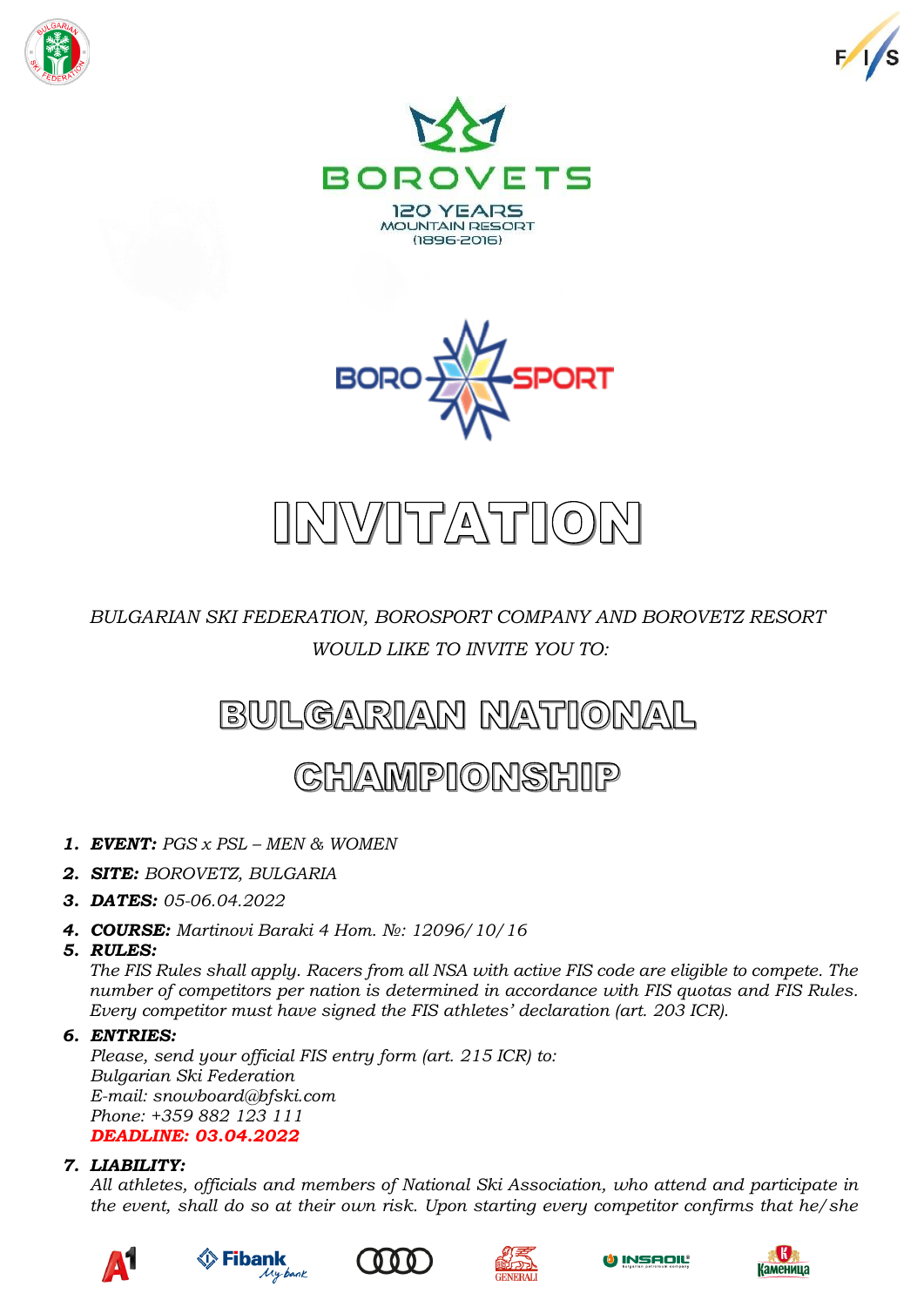



*acknowledges the race course and safety precautions as adequate and sufficient. Above all the Organizing committee, Borovetz resort, the FIS, Bulgarian Ski Federation, race staff, sponsor and suppliers, their agents, employees and volunteers shall not be responsible for any losses or injuries incurred or suffered by any athlete, official or other person in conjunction with the organizing or staging of the event.*

### *8. INSURANCE:*

*Each individual NSA is responsible for providing sufficient insurance for its participants (art. 204 ICR). The Organizing committee, Borovetz resort, the FIS and Bulgarian Ski Federation decline any responsibility for accidents, damages or lost equipment during the training or racing days, nor are they liable to third party claim s.*

### *9. TEAMS' CAPTAINS MEETING:*

*First TCM will be held on 04th April at 19:00h Due to current local Covid-19 restrictions & regulations all TCMs will be organized on-line on GoToMeeting platform. Only one coach per team may join through the following link:*

#### *BFSki\_SB\_TCM*

*BFSki\_SB\_TCM Please join my meeting from your computer, tablet or smartphone. [https://meet.goto.com/BFskiMeetings/bfski\\_sb\\_tcm](https://meet.goto.com/BFskiMeetings/bfski_sb_tcm)*

*You can also dial in using your phone. (For supported devices, tap a one-touch number below to join instantly.) Bulgaria: +359 2 906 0606 - One-touch: tel:+35929060606,,478828989# Access Code: 478-828-989 More phone numbers: (For supported devices, tap a one-touch number below to join instantly.) Greece: +30 21 0 300 2693 - One-touch: tel:+302103002693,,478828989# Romania: +40 31 780 1159 - One-touch: tel:+40317801159,,478828989# Get the app now and be ready when your first meeting starts: https://meet.goto.com/install*

*10. OFFICIAL COMMUNICATION: Official race communication will flow through WhatsApp group: SB events BFSki 21/22. All stakeholders may join the group through following link:* <https://chat.whatsapp.com/JTevdklB1ssL2AidSa2Y4A>

#### *or the QR code:*